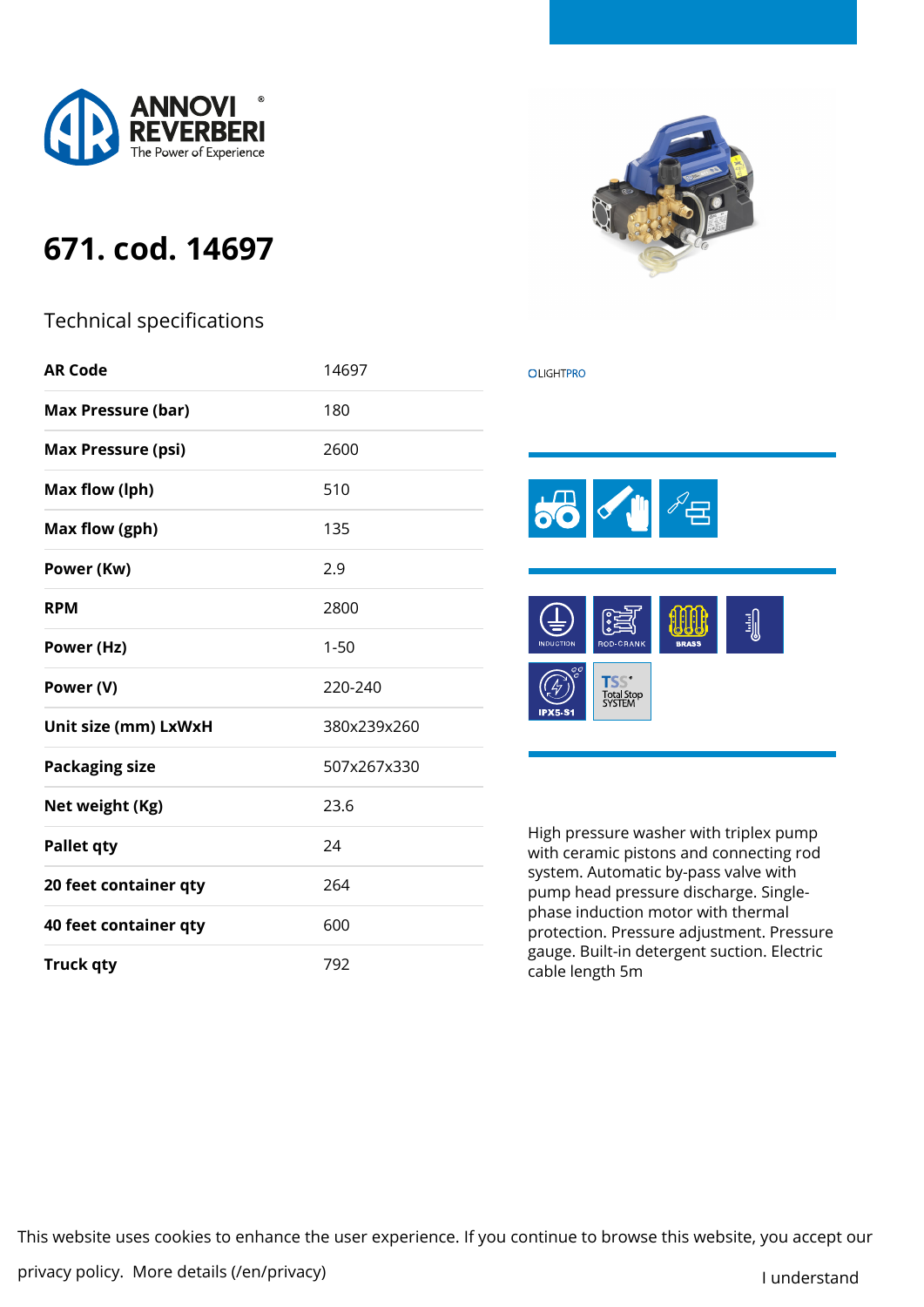| <b>Standard accessories</b>                                       |                                                                    |                                                         |                                                       |                                                                                                                                                                                                     |
|-------------------------------------------------------------------|--------------------------------------------------------------------|---------------------------------------------------------|-------------------------------------------------------|-----------------------------------------------------------------------------------------------------------------------------------------------------------------------------------------------------|
|                                                                   |                                                                    |                                                         |                                                       |                                                                                                                                                                                                     |
| Lance with<br>adjustable<br>spray nozzle.<br>cod. 43955           | Inspectable<br>water filter<br>(pcs3) cod.<br>41663                | Gun. cod.<br>40925                                      | <b>Hose HP 8mt</b><br>reinforced.<br>cod. 3780491     |                                                                                                                                                                                                     |
| <b>Optional accessories</b>                                       |                                                                    |                                                         |                                                       |                                                                                                                                                                                                     |
|                                                                   |                                                                    |                                                         |                                                       |                                                                                                                                                                                                     |
| <b>Patio Cleaner</b><br><b>PRO with</b><br>pressure<br>adjustment | Pipe drain kit<br>16m cod. 46366                                   | Pipe drain kit<br>8m cod. 46364                         | <b>Kit lancia</b><br>sottoscocca<br>cod. 41590        | Patio cleaner Ø<br>30 cm cod.<br>46359                                                                                                                                                              |
| cod. 46368                                                        |                                                                    |                                                         | <b>1944 - 1945 - 1946 - 1946 - 1946 - 1946</b>        |                                                                                                                                                                                                     |
|                                                                   | Rotary lance.<br>cod. 40151                                        | <b>Calibrated and</b><br>filtered sand<br>5kg cod. 3207 | <b>Click fast kit.</b><br>cod. 40439                  | <b>Sandblasting</b><br>lance kit cod.<br>41591                                                                                                                                                      |
|                                                                   |                                                                    |                                                         |                                                       |                                                                                                                                                                                                     |
| Hose reel kit<br>without HP<br>hose. cod.<br>41738                | <b>Lance without</b><br>nozzle 90cm<br>cod. 40652                  | <b>Lance without</b><br>nozzle 120cm<br>cod. 40653      | <b>Lance without</b><br>nozzle 150cm<br>cod. 40654    | <b>Spazzola</b><br>rotante cod.<br>41578                                                                                                                                                            |
|                                                                   |                                                                    |                                                         |                                                       |                                                                                                                                                                                                     |
| <b>Reinforced</b><br>extension hose<br>15 mt. cod.<br>40106       | <b>Water filter kit</b><br>cod. 41593                              | <b>Click fast kit</b><br>cod. 41580                     | <b>Foam lance</b><br>bottle. cod.<br>41552            | <b>Water suction</b><br>kit cod. 41592                                                                                                                                                              |
|                                                                   | K                                                                  |                                                         |                                                       |                                                                                                                                                                                                     |
|                                                                   | <b>Bike and</b><br><b>Motorbike</b><br>detergent 1lt<br>cod. 41871 | <b>Boats and cars</b><br>detergent 1lt<br>cod. 41872    | <b>Universal</b><br>detergent 1lt<br>cod. 41870       | Spazzola fissa<br>cod. 41577                                                                                                                                                                        |
|                                                                   |                                                                    |                                                         |                                                       |                                                                                                                                                                                                     |
|                                                                   |                                                                    | <b>Universal</b><br>detergent 5lt<br>cod. 43491         | <b>Synthetic grass</b><br>detergent 1lt<br>cod. 43484 | <b>Walls and</b><br>stones<br>detergent 1lt<br>cod. 43486                                                                                                                                           |
|                                                                   |                                                                    |                                                         |                                                       |                                                                                                                                                                                                     |
| detergent 1lt<br>prive od p43483More detailsd/43485 acy)          | detergent 1lt                                                      | detergent 1lt<br>cod. 43488                             | surfaces<br>detergent 1lt                             | Thi <b>s we bings</b> uses cookie <b>s olannanel</b> the user <b>Glass autograp</b> ucor <b>Recking</b> browse this <b>wabbrated and</b> ept our<br>filtered sand<br>25kg cod <sub>understand</sub> |

**cod. 43487**

**41770**